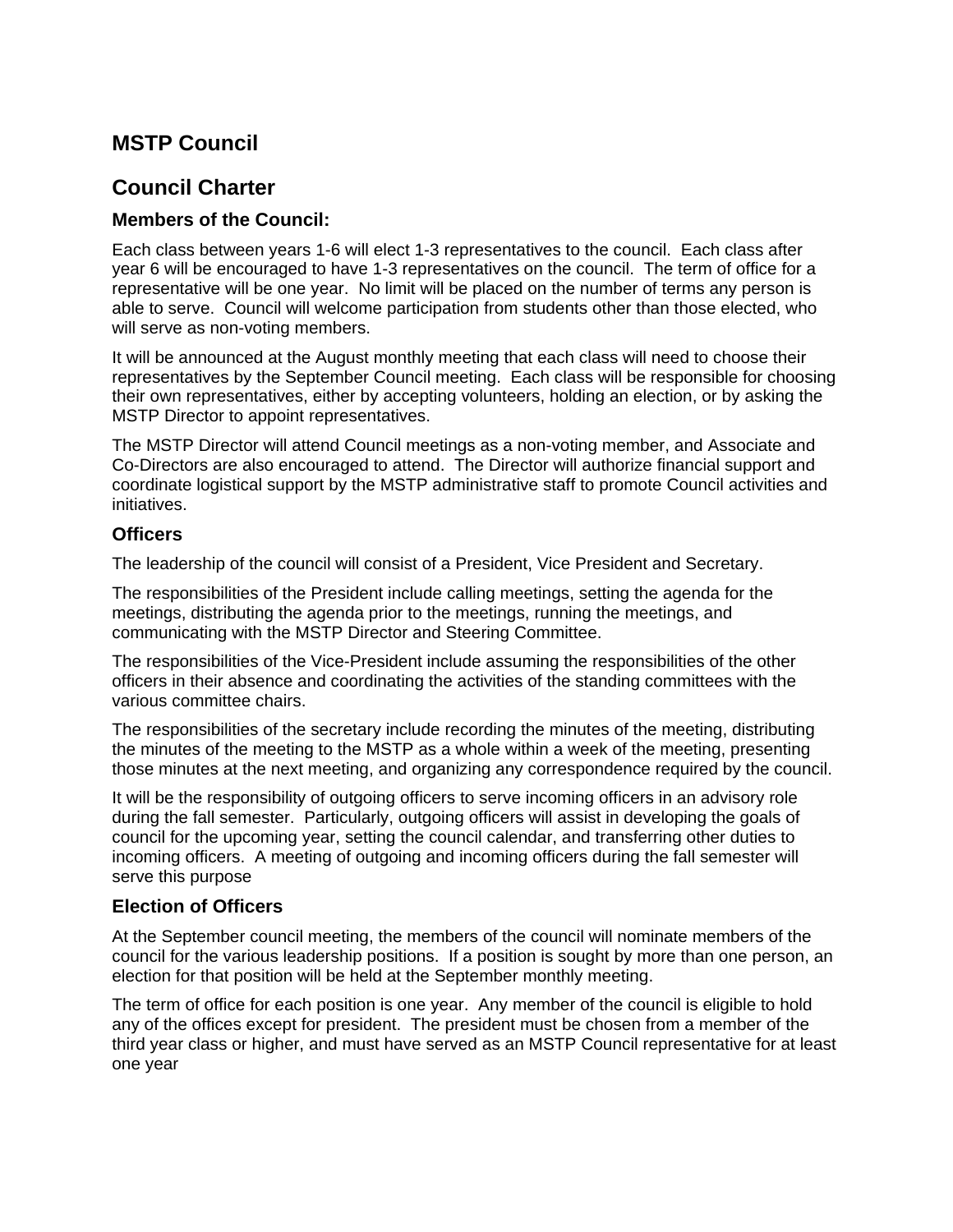## **Relationship of Council to the Committees**

The committees and committee chairs for each year are formed at the first meeting of Council in each academic year, in August or September.

Each committee is required to send one member to each Council meeting to report on the activities of their committee to the Council. The committees will make recommendations to the Council concerning any actions they wish to take. After discussion, Council will vote on whether to accept, reject, or table the recommendation for further discussion.

The Council will be responsible for setting up at the beginning of each year a planning calendar that includes a time frame for recommendations from each committee. The Vice President of the Council will be responsible for coordinating this time frame with the committee chairs.

The Council has the power to form limited committees as needed for any special projects that arise during the year. The formation of these committees will be overseen by the Vice President of the council.

#### **Format of Council Meetings**

The meetings are open to any member of the MSTP body, although only council representatives have a vote.

The agenda of the meeting will include the following elements:

- Establishment of quorum: Quorum shall consist of one more than half of those representatives expected to attend the meeting. A representative that informs the Council President prior to the meeting that he/she will not be attending the meeting does not count in the establishment of quorum.
- Setting and approving the agenda for the meeting
- Reading and accepting the minutes of the previous meeting
- Committee Reports
- Director's business to the council
- Any miscellaneous or special business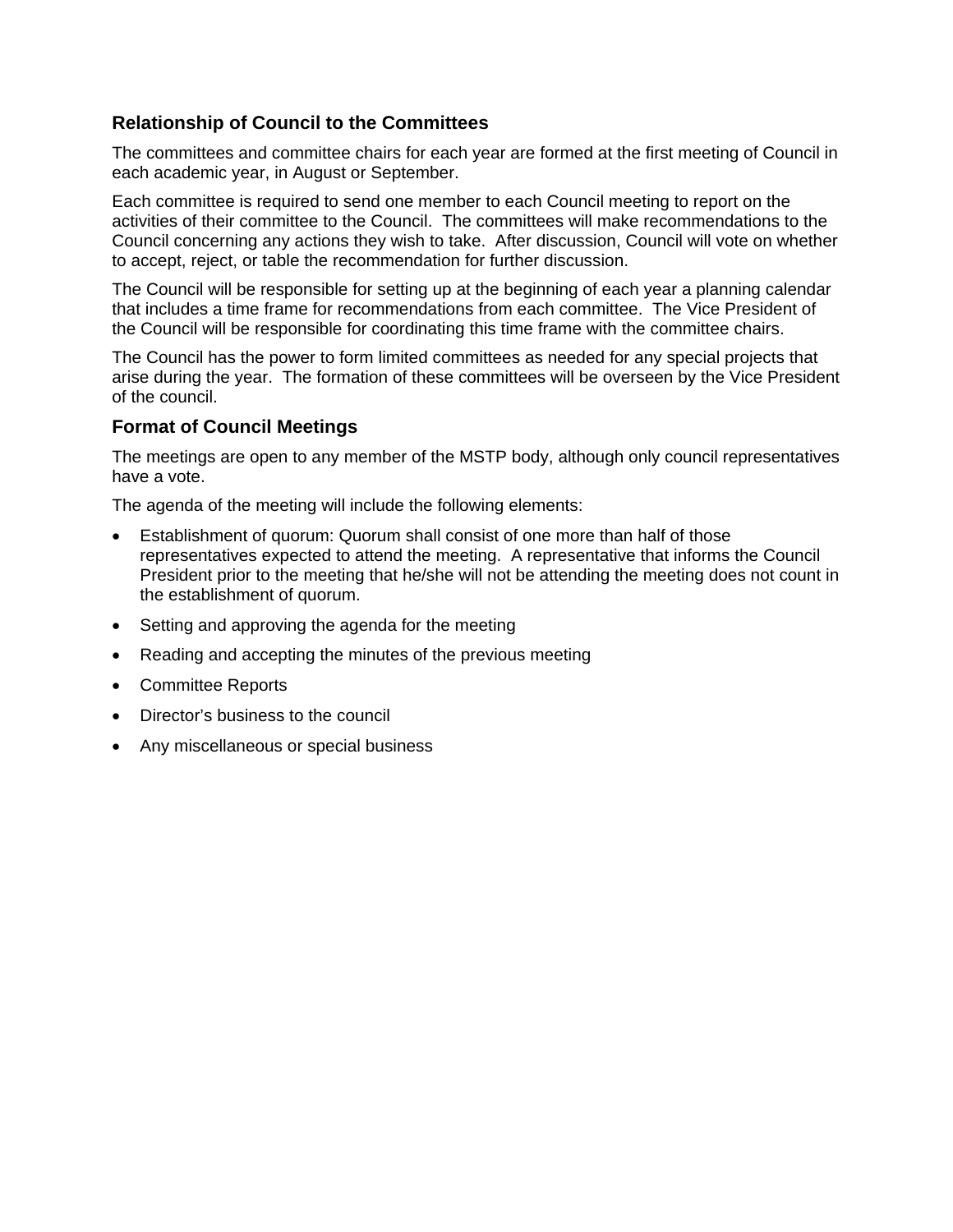## **MSTP Council and other Programmatic Functions**

MSTP Council positions, committees and their functions:

#### **Executive Positions**

#### **1. President of MSTP Council**

The president will serve as the point person for the Director to approach concerning new initiatives, student activities and coordination of events in the MSTP. The President may recruit assistance from other students to assist in coordinating events. The President must be chosen from a member of the third year class or higher, and must have served as an officer or committee chair in MSTP Council for at least one year.

The responsibilities of the President include calling meetings, setting the agenda for the meetings, distributing the agenda prior to the meetings, running the meetings, and communicating with the MSTP Director and Steering Committee. The president can also call additional meetings or create ad hoc committees as needed.

#### **2. Vice President of MSTP Council**

The Vice-President assumes the responsibilities of the other officers in the case of their absence. The President and Director may delegate responsibility for coordinating certain events to the Vice-President. The vice-president will also help organize the MSTP Monthly Meeting activity hosted by each class according to the established schedule.

#### **3. Secretary for MSTP Council**

The responsibilities of the Secretary include recording, presenting as necessary, and posting on the web-page the minutes of each meeting. The secretary will also be in charge of communicating with Dr. Tyler Miller and publicizing Agre Society meetings to MSTP students (More information about Agre Society under committee positions). In addition, the secretary organizes any correspondence required by the council.

4. **Class officers for the following classes**: M1, M2, P1, P2, P3, P4/5. The class officer will be responsible for communicating, coordinating and encouraging participation of his/her classmates in MSTP events, including planning of the monthly meeting activity assigned to the class.

#### **Election of Officers**

At the first Council meeting in the fall, the Council will solicit volunteers or nominations for the various leadership positions and then hold an election. Ballots will be cast anonymously and tallied by the president. A majority is required to win an election; if a majority is not reached in the first round of voting, there will be a runoff between the top two candidates. The term of office for each position is one year.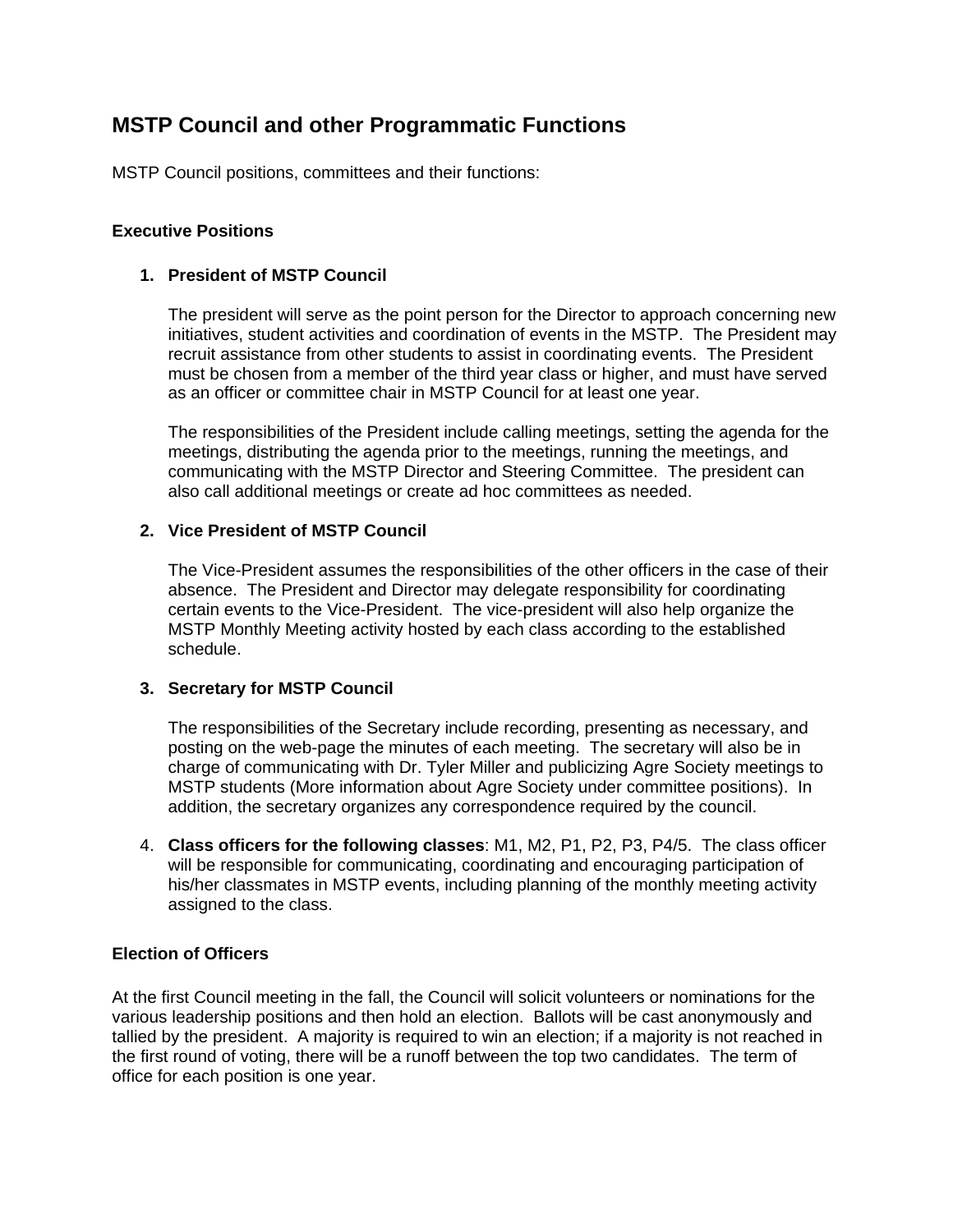#### **Committee Leadership and Representative Positions**

The function of the committees is to organize events and programs concerning the MSTP community. Each committee will be led by one or more chairs. Chairs will have responsibility for planning and coordination of committee functions and recruitment of students to functions. The committee will also involve all interested MSTP students. New committees may be formed and pre-existing committees may be dissolved by popular vote of the Council. Committee chairs give a brief report on activities and plans at each Council meeting. Chairs require approval by the Director for outside speakers or any large expenditures. The Council gives input and aid to each committee as necessary.

1. **MSTP Monthly Meeting:** Most MSTP events will be consolidated within the umbrella of monthly meeting. These events will include program functions, e.g. Holiday Party in December, Winter Retreat in January, and the applicant Revisit in March. In addition, each class will be in charge of organizing one monthly meeting activity, such as inviting a speaker or having a clinical skills workshop (eg. Learning how to suture, draw blood, CPR).

The schedule will be as follows: Sept (Optional, Women's group sponsored event or 4th/5th yr. PhD), Oct (1st yr Phd), Nov (2nd yr MD), Dec (Holiday Party), Jan (Winter Retreat), Feb (2nd yr PhD), March (Revisit), April (1st yr MD), May (Celebration for graduating students, hosted by 3rd yr. PhD). The VP will be in charge of oversight for these events (eg. reminding the class), but most of the planning and organization should be done by the class assigned for the month, led by the class officer.

- 2. **Communications Committee:** Maintains the Case MSTP webpage. Develops content and implements changes in consultation with Council, MSTP Director and Administrative Director. Organizes other communications.
- 3. **Summer Retreat Committee:** Plans the summer retreat (plans agenda, invites speakers, coordinates choice of venue, etc) in consultation with Council, the Director and Administrative Director. The burden of logistical arrangements such as reservations (venue, lodging, meals) is taken care of by the Administrative Director. First year students should play a leading role on the committee, but the membership should include at least one member from the upper classes who will provide guidance and advice.
- 4. **Into to MSTP Committee:** Plans social activities for first year students to get together and get to know each other. The MSTP office will provide financial support (need to request approval). This committee may be led by the first year class officer and/or other first year student(s).
- 5. **Community Service Committee:** Organizes community service activities for the MSTP. Past examples include working on Habitat for Humanity projects, serving meals at the Ronald McDonald house, working with the Boys' and Girls' club, sponsoring a campus-wide toy drive.
- 6. **Social Committee:** Organizes social events including the Holiday Party and fun social events during interview and recruitment visits that include current students and applicants. If the budget allows, a MSTP group outing voted on by Council can be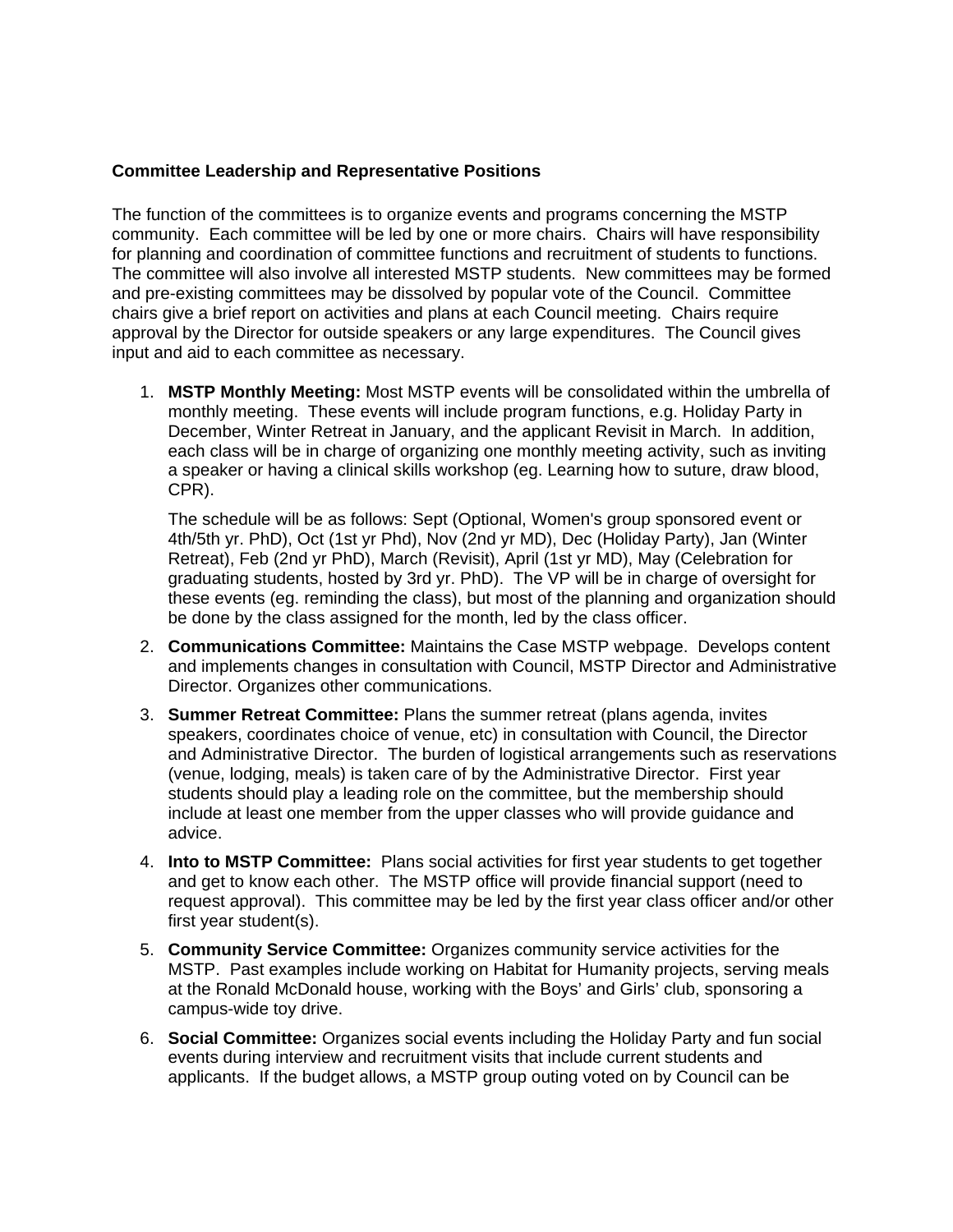organized with some cost subsidized by the MSTP (Previous activities include whirleyball and paintball).

- 7. **Student Representative to Faculty Council:** Faculty Council oversees all faculty affairs and serves as the liaison between the faculty and the administration of the University and the School of Medicine. It is composed of elected faculty representatives from each department in the School of Medicine. The MSTP Representative attends Faculty Council Meetings that occur every other month and reports to the MSTP on any discussions that may affect the MSTP program or students.
- 8. **Student Representative to the Committee on Medical Education**.
- 9. **Representative to Graduate Student Senate (GSS):** GSS is the student council for the graduate students at Case Western. MSTP will have at least one voting Senator and one alternate selected from the first or second year classes. Any additional participation and attendance to GSS meetings by other MSTP members is also encouraged.

#### 10. **Representative to the Biomedical Graduate Student Organization (BGSO).**

11. Representative to APSA (American Physician Scientist Association). Students who are involved in this group may volunteer to serve as a CWRU representative to the national group. The CWRU MSTP does not guarantee support for attendance to the annual APSA meeting. The Steering Committee usually selects two students to attend a national MSTP meeting each year, but most students elect to attend the MD-PhD Student National Meeting in Colorado instead of APSA. However, the selected students may choose the APSA meeting if they wish. In some years, the MSTP may identify additional travel funds to support more student travel, including additional attendance at APSA.

#### **Election of Committee Chairs**

At the first Council meeting in the fall, Council will solicit volunteers and nominations for the Committee chair positions. Since two or more chairs may share responsibility for a committee, elections may not be necessary. If proposed by the President or another Council member, Council may vote on a resolution to limit the number of chairs in a particular committee. If indicated, a vote will then be held to select the chair(s) of a committee.

#### **Non-elected positions and activities (appointed by the Director or the Steering Committee, or assembled ad hoc by the students):**

- 1. **Recruitment Liaisons:** Help organize participation of students in the recruiting process and interactions with applicants.
- 2. **MSTP Women's Group:** Forum for MSTP women to address women's issues, network with role models, etc. Assembled ad hoc and run by women in the MSTP. Faculty Advisor: Marion Skalweit, M.D., Ph.D.
- 3. **Winter Retreat Planners:** One or more students and an MSTP mentor are appointed by the Director to work with the Director and Administrative Director to plan and execute the Winter Retreat. The Winter Retreat Planners choose the Winter Retreat Speaker in consultation with the Director, MSTP Council and MSTP Steering Committee (suggestions are solicited from all students and mentors).